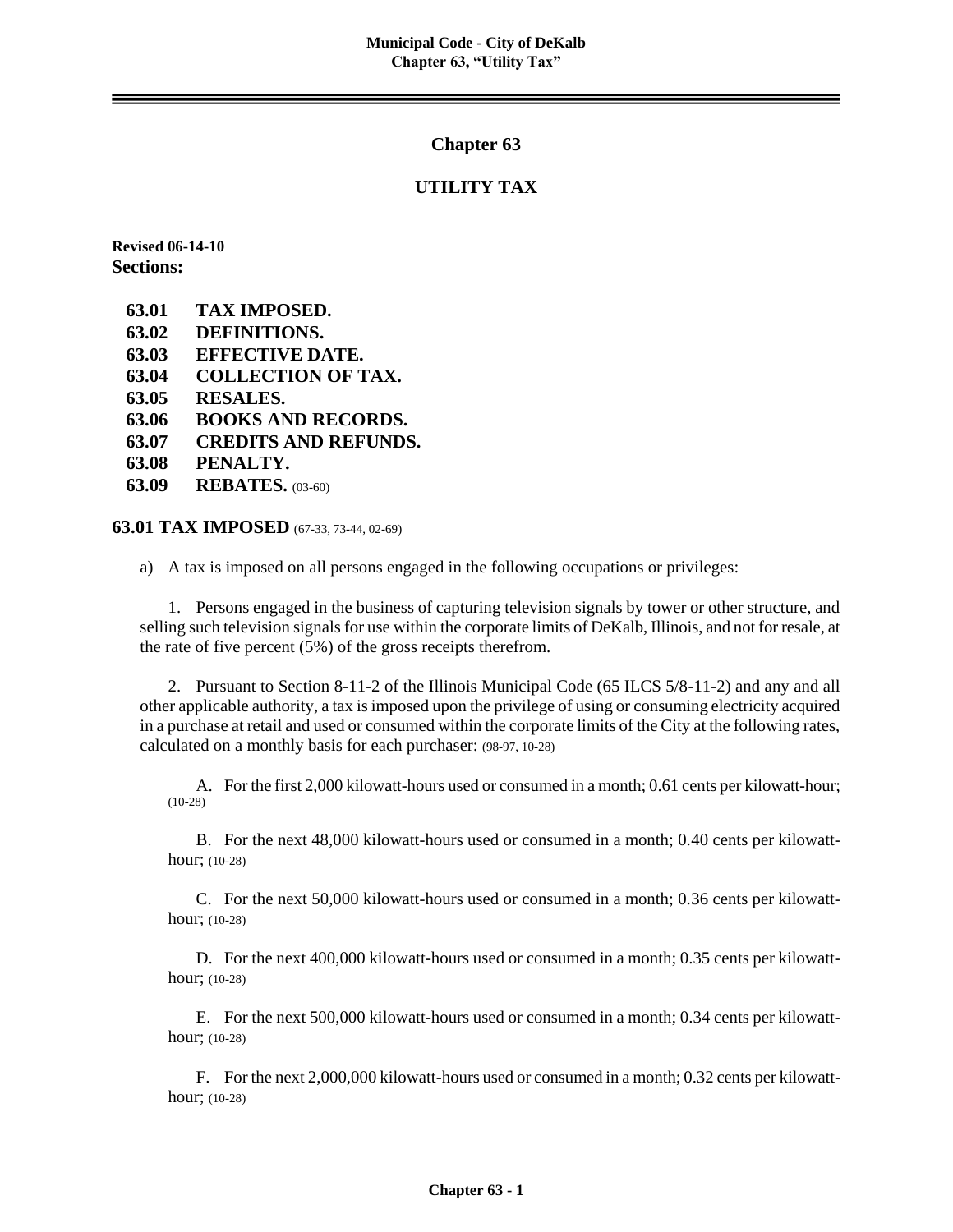G. For the next 2,000,000 kilowatt-hours used or consumed in a month; 0.315 cents per kilowatt-hour; (10-28)

H. For the next 5,000,000 kilowatt-hours used or consumed in a month; 0.31 cents per kilowatthour; (10-28)

I. For the next 10,000,000 kilowatt-hours used or consumed in a month; 0.305 cents per kilowatt-hour; and (10-28)

J. For all electricity used or consumed in excess of 20,000,000 kilowatt-hours in a month; 0.300 cents per kilowatt-hour. (10-28)

b) The tax imposed under this Chapter shall not apply with respect to gross receipts pertaining to bills for the distribution, supply, furnishing or sale of electricity where the use or consumption of the electricity is subject to the tax imposed under this Chapter. (98-97)

c) The tax is in addition to all taxes, fees and other revenue measures imposed by the City, the State of Illinois or any other political subdivision of the State. (98-97)

d) Notwithstanding any other provision of this Chapter, the tax shall not be imposed if and to the extent that imposition or collection of the tax would violate the Constitution or statutes of the United States or the Constitution of the State of Illinois. (98-97)

e) The tax shall be imposed with respect to the use or consumption of electricity by residential customers beginning with the first bill issued on or after September 1, 1998; and with respect to the use or consumption of electricity by nonresidential customers beginning with the first bill issued to such customers for delivery services in accordance with Section 16-104 of the Public Utilities Act (220 ILCS 5/16-104), or the first bill issued to such customers on or after January 1, 2001, whichever issuance occurs sooner. (98-97)

f) Such tax shall be in addition to the payment of money**,** or value of products or services furnished to this municipality by the taxpayer as compensation for the use of its streets, alleys, or other public places, or installation and maintenance therein, thereon or thereunder of poles, wires, pipes or other equipment used in the operation of the taxpayer's business

# **63.02 DEFINITIONS**

a) For the purposes of this Chapter the following definitions shall apply, unless the context otherwise requires: (98-97)

1. "City" means the City of DeKalb. (98-97)

2. "Gross receipts" means the consideration received for distributing, supplying, furnishing or selling electricity for use or consumption and not for resale; the consideration received for distributing, supplying, furnishing or selling television signals for use or consumption and not for resale; and for all services rendered in connection therewith valued in money, whether received in money or otherwise, including cash, credit, services and property of every kind and material and for all services rendered therewith; and shall be determined without any deduction on account of the cost of such television signals, without any deduction on account of the cost of the service, product or commodity supplied, the cost of materials used, labor or service cost, or any other expenses whatsoever provided, however, gross receipts shall not include receipts received from the City of DeKalb for the sale to said City of any of the utility products or services mention in Section 63.01 hereof. (81-44)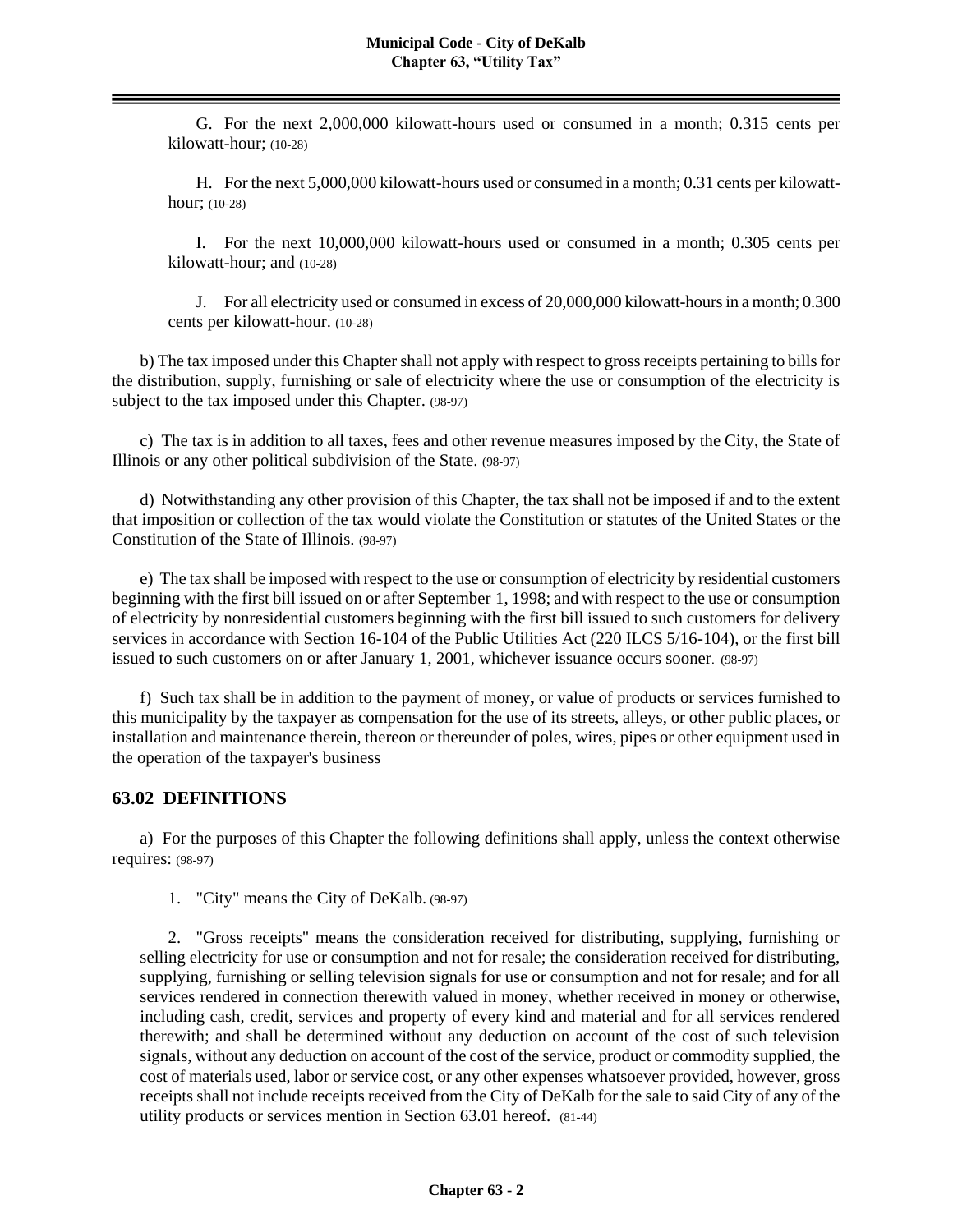3. "Person" means any natural, individual, firm, trust, estate, partnership, association, joint stock company, joint adventure, corporation, limited liability company, municipal corporation, the State or any of its political subdivisions, any State university created by statute, or a receiver, trustee, conservator or other representative appointed by order of any court. (98-97)

4. "Person maintaining a place of business in this State" means any person having or maintaining within this State, directly or by a subsidiary or other affiliate, an office, generation, facility, distribution facility, transmission facility, sales office or other place of business, or any employee, agent, or other representative operating within this State under the authority of the person or its subsidiary or other affiliate, irrespective of whether such place of business or agent or other representative is located in this State permanently or temporarily, or whether such person, subsidiary or other affiliate is licensed or qualified to do business in this State. (98-97)

5. "Purchase at retail" means any acquisition of electricity by a purchaser for purposes of use or consumption, and not for resale, but shall not include the use of electricity by a public utility, as defined in Section 8-11-2 of the Illinois Municipal Code (65 ILCS 5/8-11-2), directly in the generation, production, transmission, delivery or sale of electricity. (98-97)

6. "Purchaser" means any person who uses or consumes, within the corporate limits of the City, electricity acquired in a purchase at retail. (98-97)

7. "Exempt Purchaser" means the City of DeKalb for the sale to said City of any of the utility products or services mentioned in this Ordinance. (98-97)

8. "Tax collector" means the person delivering electricity to the purchaser. (98-97)

# **63.03 EFFECTIVE DATE**

a) This ordinance shall take effect after publication and the tax provided for herein shall be based on the gross receipts, as herein defined, actually paid to the taxpayer for services billed on or after the 1st day of October, 1973.

# **63.04 COLLECTION OF TAX**

a) On or before the last day of November, 1973, each taxpayer shall make a return to the Finance Division for the month of October, 1973, stating:

- 1. His/her name;
- 2. His/her principal place of business;
- 3. His/her gross receipts during those months upon the basis of which the tax is imposed;
- 4. Amount of tax; and,
- 5. Such other reasonable and related information as the corporate authorities may require.

b) On or before the last day of every month thereafter, each taxpayer shall make a like return to the Finance Division for the preceding month.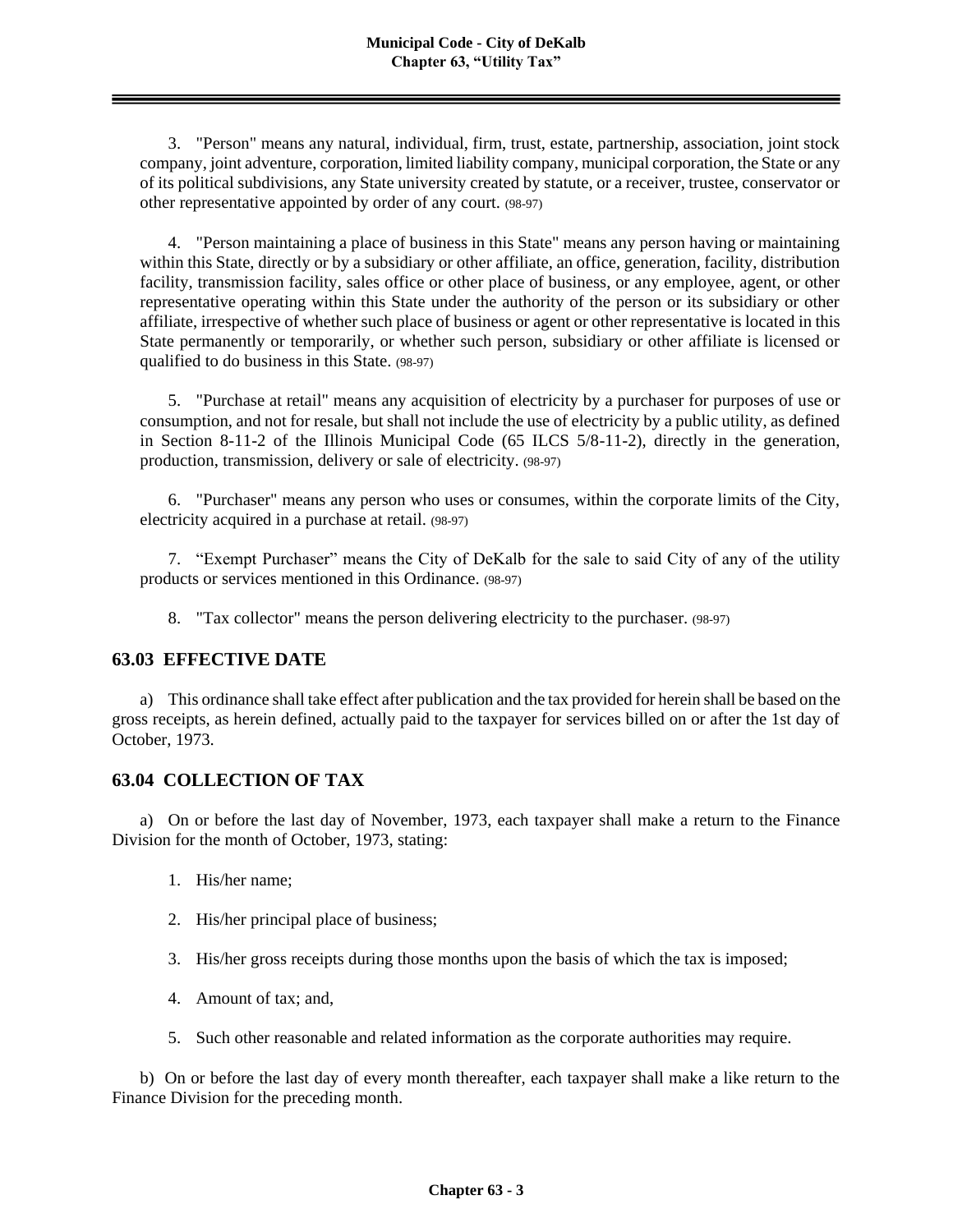c) The taxpayer making the return herein provided for shall, at the time of making such return, pay to the Finance Division the amount of tax herein imposed; provided that in connection with any return the taxpayer may, if he so elects, report and pay an amount based upon his total billings of business subject to the tax during the period for which the a, return is made (exclusive of any amounts previously billed) with prompt adjustments of later payments based upon any differences between, such billings and the taxable gross receipts.

d) If it shall appear that an amount of tax has been paid which was not due under the provisions of this Chapter, whether as the result of a mistake of fact or an error of law, then such amount shall be credited against any tax due, or to become due, under this Chapter, from the taxpayer who made the erroneous payment; provided that no amounts erroneously paid more than three (3) years prior to the filing of a claim therefor shall be so credited.

e) No action to recover any amount of tax due under the provisions of this Chapter shall be commenced more than three (3) years after the due date of such amount.

f) Subject to the resale provisions of this Chapter regarding the delivery of electricity to resellers, the tax imposed under this Chapter shall be collected from purchasers by the person maintaining a place of business in this State who delivers electricity to such purchasers. This tax shall constitute a debt of the purchaser to the person who delivers the electricity to the purchaser and is recoverable at the same time and in the same manner as the original charge for delivering the electricity. (98-97)

g) Any tax required to be collected by this Chapter, and any tax in fact collected, shall constitute a debt owed to the City by the person delivering the electricity, provided, that the person delivering electricity shall be allowed credit for such tax related to deliveries of electricity the charges for which are written off as uncollectible, and provided further, that if such charges are thereafter collected, the delivering supplier shall be obligated to remit such tax. (98-97)

h) Persons delivering electricity shall collect the tax from the purchaser by adding such tax to the gross charge for delivering the electricity. Persons delivering electricity shall also be authorized to add to such gross charge an amount equal to 3% of the tax they collect to reimburse them for their expenses incurred in keeping records, billing customers, preparing and filing returns, remitting the tax and supplying data to the City upon request. For purposes of this Chapter, any partial payment of a billed amount not specifically identified by the purchaser shall be deemed to be for the delivery of electricity. (98-97)

# **63.05 RESALES.** (98-97)

a) Electricity that is delivered to a person in this City shall be considered to be for use and consumption by that person unless the person receiving the electricity has an active resale number issued by the City's Accounting Services Manager and furnishes that number to the person who delivers the electricity, and certifies to that person that the sale is either entirely or partially nontaxable as a sale for resale. (98-97)

b) If a person who receives electricity in the City claims to be an authorized reseller of electricity, that person shall apply to the City's Accounting Services Manager for a resale number. The applicant shall state facts showing why it is not liable for the tax imposed by this Chapter on any purchases of electricity and shall furnish such additional information as the City's Accounting Services Manager may reasonably require. (98-97)

c) Upon approval of the application, the City's Accounting Services Manager shall assign a resale number to the applicant and shall certify the number to the applicant. (98-97)